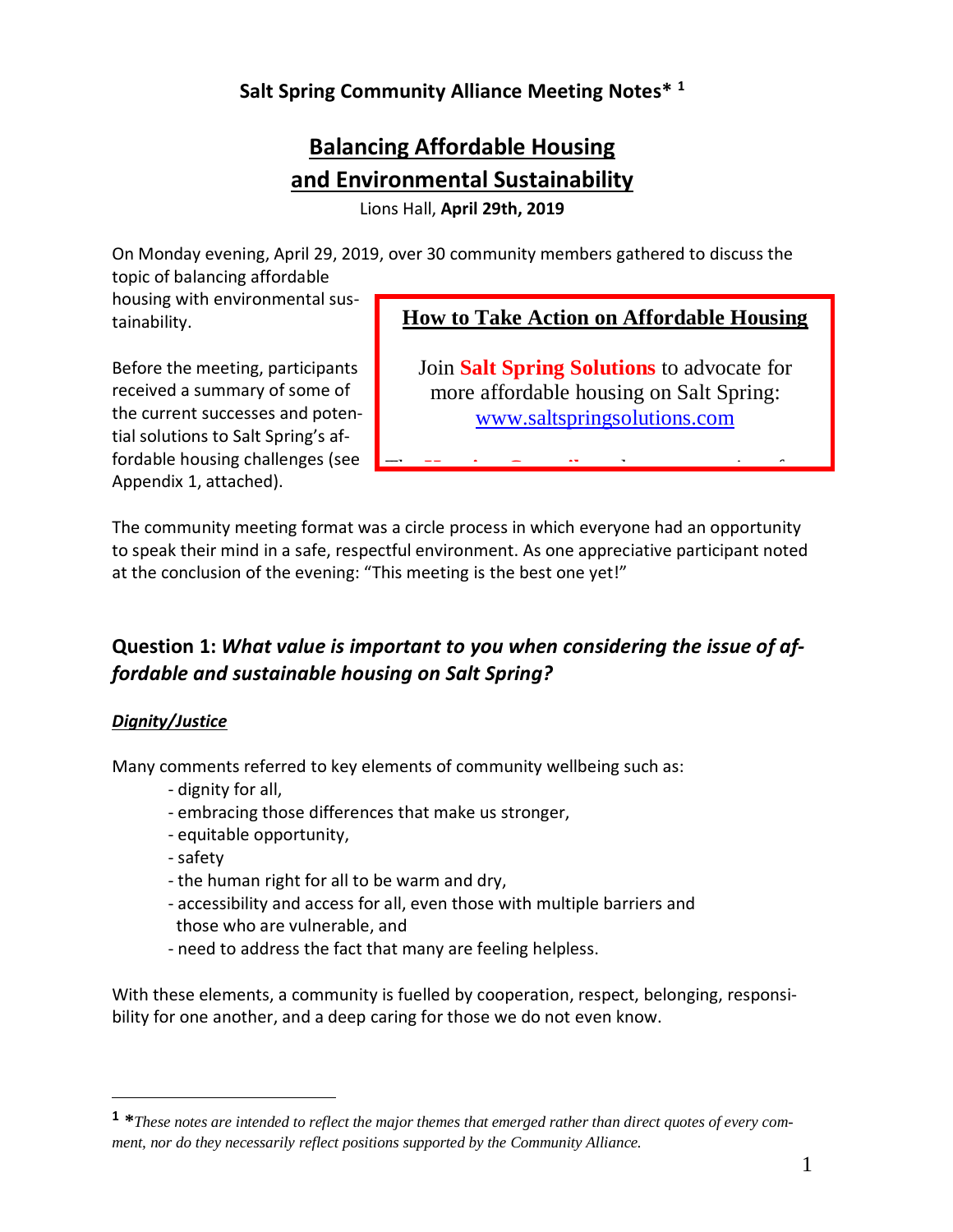The commitment for sustainable housing solutions for all is a haven for the soul, one important element of community. Unfortunately, Salt Spring is in a state of denial, and there is injustice.

#### **How much affordable housing is enough?**

Serenity, peace, and beauty in our surroundings help create our quality of life. Is there a limit to how much new housing can be built before this is threatened?

Can materials needed for more housing be provided without threatening the environment?

Culture change that has to happen here, to integrate justice into our own Sustainabilty thinking. It's not a green paradise when the working and middle class suffer like they do.

The problem seems to be one of conflicting values – privacy/autonomy vs. collective ownership. We do not do collective ownership well. For collective ownership to succeed, a massive investment is needed. The Housing Trust needed \$200,000 to \$300,000 of capital to get it done.

There is a way to balance community values, ecology, and a sustainable economy, but our planning model does not reflect this. Market forces are pushing everyone out of affordability. There is an incredible imbalance; this is a crisis. We are facing a collapse with no housing for working people and businesses closing and essential services suffering.

#### **There is a need for creativity**

The summary sheet is the baseline for what needs to happen now- so that we can really start to think and act outside the box.

Things are in flux everywhere. In northern Europe, where almost everyone rents, there is insecurity in the rental situation. One can only hope that the situation is evolving and not devolving.

To sustain a quality of life for all, creativity and flexibility are needed with lots of different approaches and thinking outside the box.

Home prices must be protected to sustain affordability, and ecological realities must be recognized with innovative ideas that also address climate issues.

Time is of the essence – enforce B&B limitations now.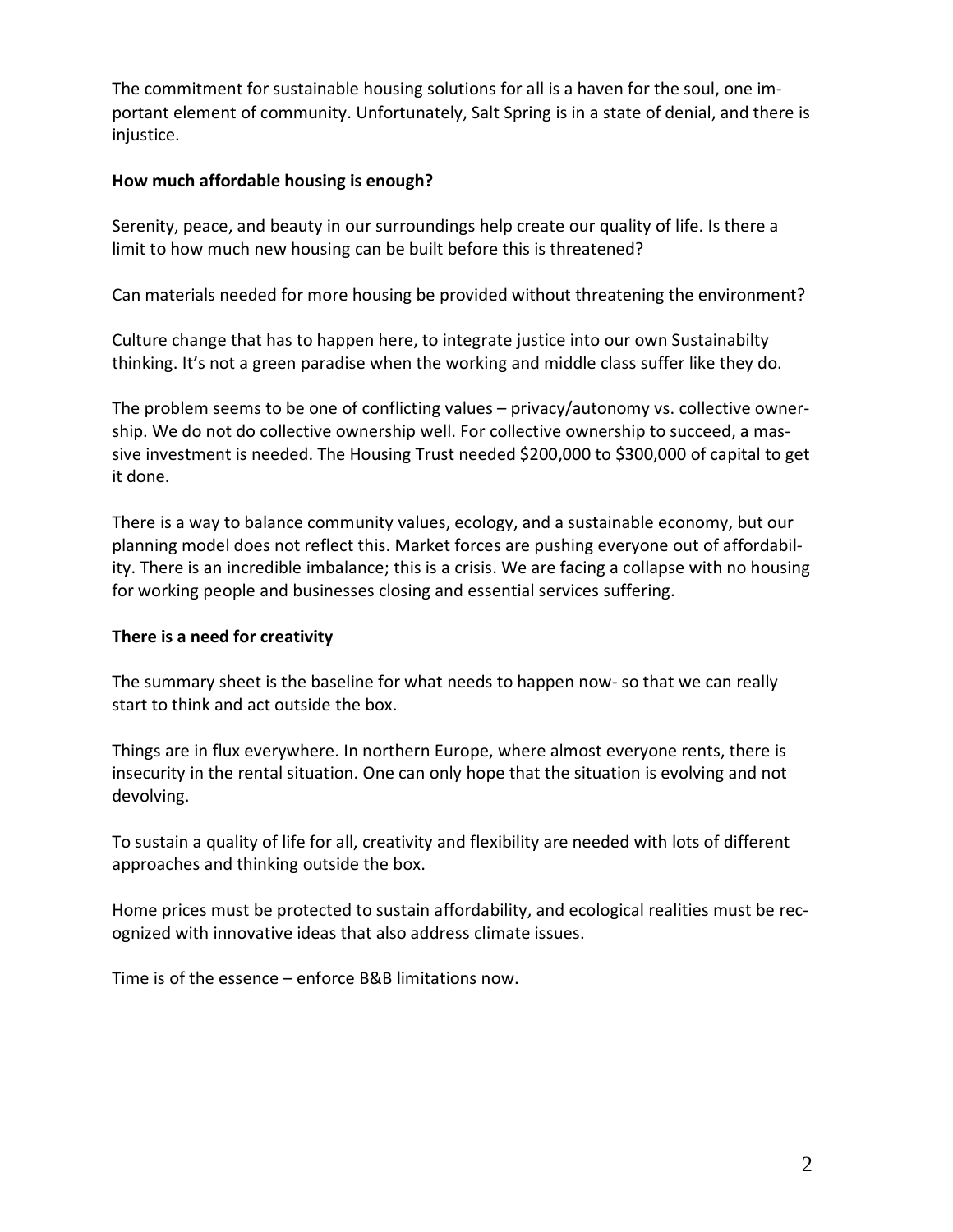# **Question 2 –** *What innovative and creative ideas or examples of affordable and sustainable housing can you share?*

#### **As individuals , there is a lot we can accomplish:**

We must be bold and courageous. We must address and understand NIMBY-ism and a concern for overpopulation.

When we build, we can use local, recyclable materials and passive solar designs. We can buy purpose-built metal and modular housing.

We can do better sharing with what we have: landowners can share their land. What about co-housing? We can encourage intentional communities (rather than senior residences) where seniors share homes and support each other. What about co-op housing for seniors and workers?

What about a non-profit Land Bank in which groupings of privately owned affordable dwelling units pay for shared infrastructure and services? This would be a community run dwelling by owners in conjunction with the Land Bank's onsite grounds representative.

What about employers buying houses for their employees?

We have to do better at protecting the people who are providing rentals. Hornby is facing the same issues - How do you engage the end users in this process so that the people who need the housing are involved in creating the solutions?

#### **We can encourage our government to take an even more active role:**

The climate emergency declaration allows CRD and Islands Trust to think out of the box. First deal with the **current crisis** – tent living and "How can I find a washroom?

Tourism is only 8% of the economy here despite the rhetoric that we need it to survive.

**Long term solutions needed:** The Federal government could take responsibility for affordable housing infrastructure. We need to study eco-sustainability successes in other places. In Quebec, housing is a right. In Leeds, natural materials are used in inner-city building (LILAC). In Wales, using a one planet ecological footprint, land is available for those who can demonstrate sustainability. In Chile, land is made available and basic housing provided. People own their house and can build onto it over time.

We have to find solutions. We need to address Ganges sewage and water. The North Salt Spring Waterworks District (NSSWD) moratorium is real. There will be no new hookups. An Island-wide water district is key. The Province owns water in all the creeks and in the ground, giving licenses for domestic and groundwater use. We need to manage our water systems, and places like Dragonfly and Croftonbrook need to be models for changing the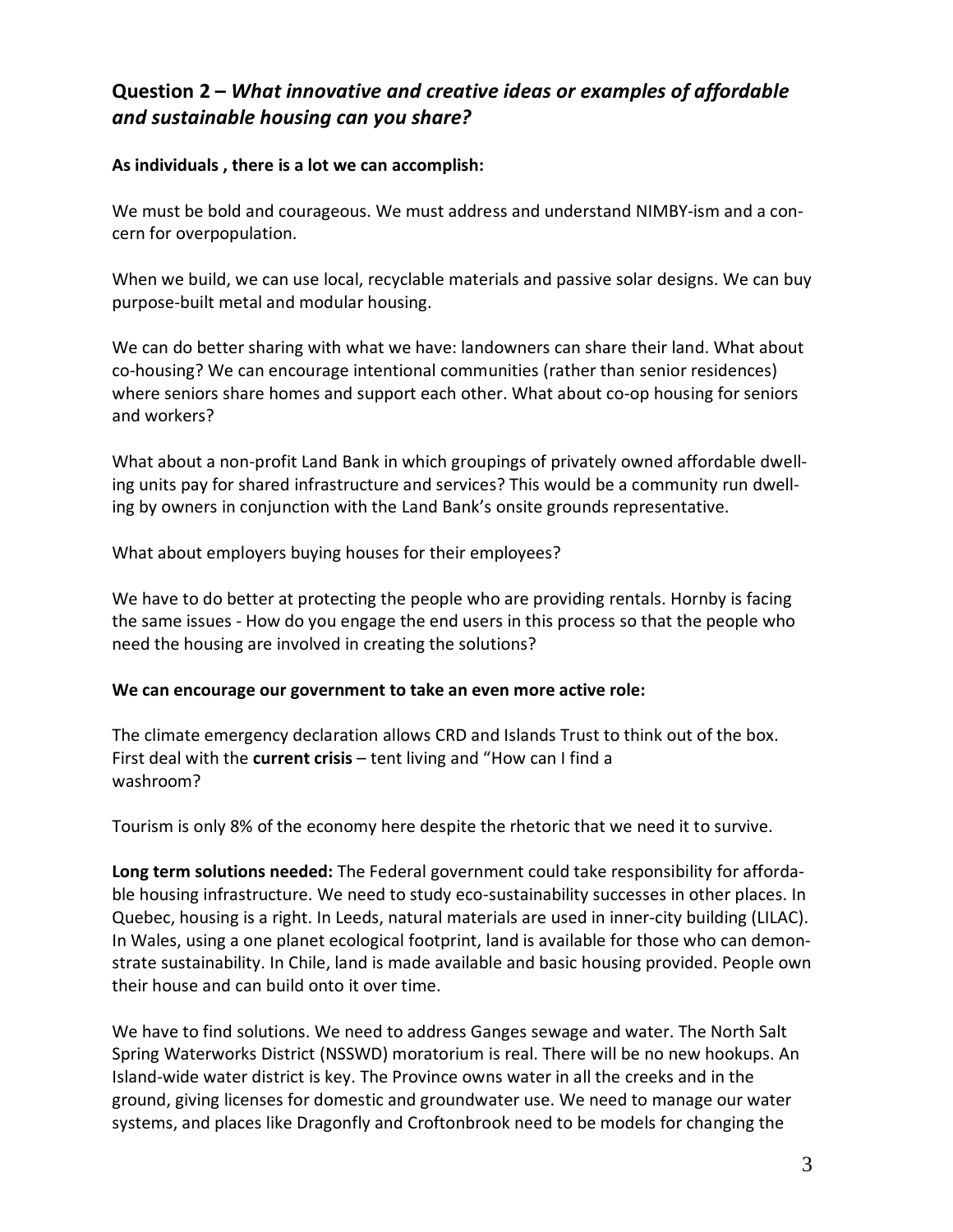legislation. There is a need for collective efforts toward solutions to harvest and store and manage water that are neighbourhood-based. Can NSSWD provide expertise to help others?

#### **What can Islands Trust do?**

A senior planner dedicated to affordable housing would help immensely!

Make it legal to use what already exists for housing, like accessory buildings.

What about dividing land and home ownership?

Temporary use permits could be more fully-utilized.

Some effort has to be made to address the carrying capacity of the land: If you are one person on the land, you should be allowed to accommodate more people on your land. Currently, one can have a 10,000 square foot home but not multiple small homes. Eco-village zoning needs to be developed to be offered as a possibility.

Islands Trust could more-fully utilize the options already in the Official Community Plan. It is already possible to build a flexible unit dwelling – with up to 3 units in it. (Size would have to be specified.) Also, Nurses' residences are already allowed. Schools could have "teacherages."

We need active enforcement of Short Term Vacation Rental bylaws. We might also look at Air B&Bs. Vancouver just entered into an agreement where units had to be registered in order to advertise with Air B&Bs.

There is a parcel of land zoned for affordable housing near the hospital.

#### **What can CRD do?**

CRD could consider community-owned assets. CRD is already providing gas tax funding for affordable housing use of alternative water supplies and energy efficiency measures.

Building codes need to change to support sustainable water usage and catchment. (Certain sizes of water tanks do not need a building permit.) What about promoting the fact that composting toilets are recently legal?

What about CRD exemptions from building code for units under a minimum number of square feet or with liability waivers for home owners or self builders?

If CRD allowed building to lock-up and then letting owners finish their homes at their leisure, it would open the door for more affordability.

There is a model for tiny homes on Salt Spring - for under \$1,000. Building codes should be modified to make them legal.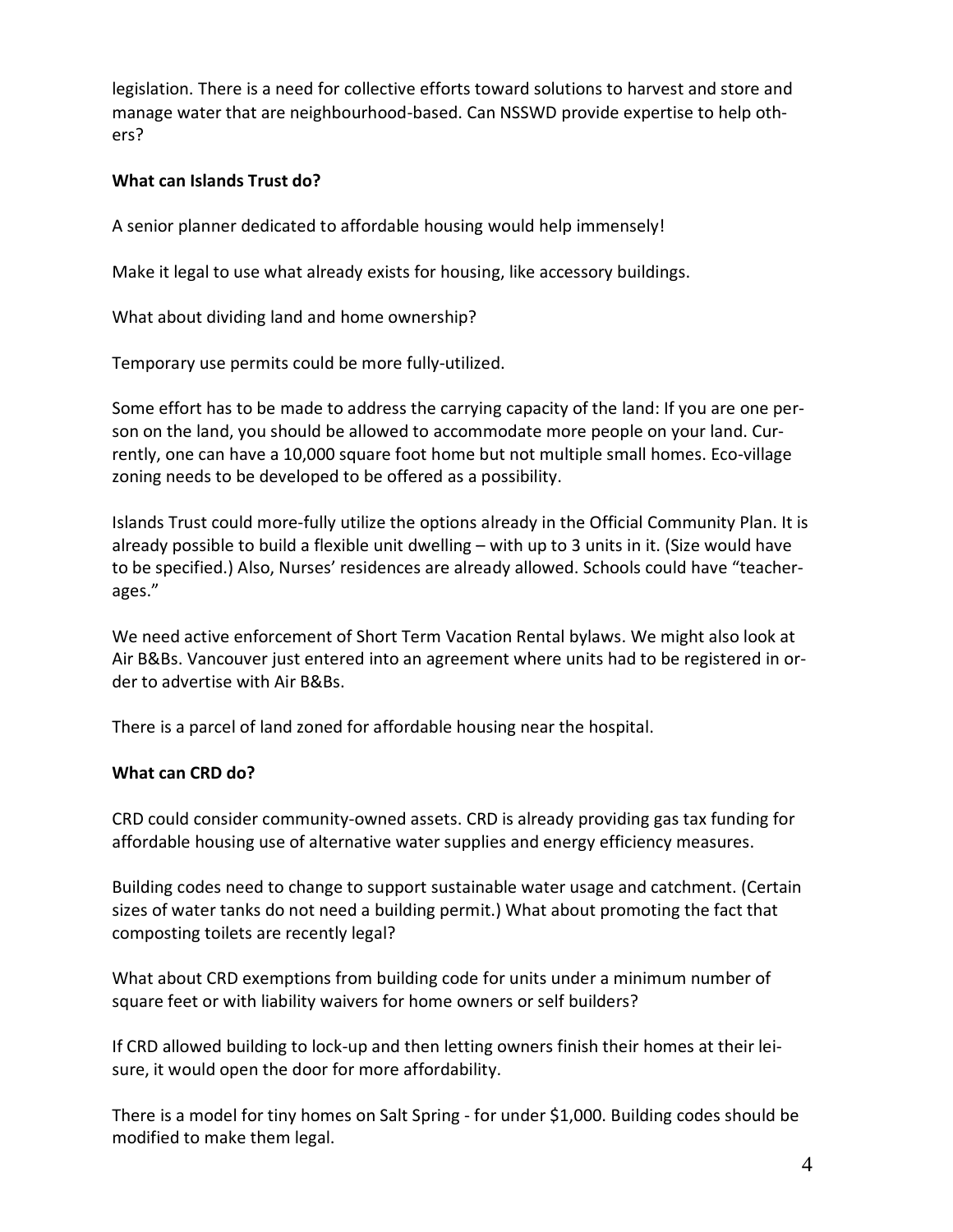Salt Spring is going to receive a 3% tourism accommodation tax. Could this be made available for affordable housing?

A CRD bathroom in the park for \$600,000? Are we getting value for our money?

# **Appendix 1: Community Discussion on Affordable Housing (Summary of Issues Presented Before the Meeting)**

# **Balancing Affordable Housing and Environmental Sustainability Monday April 29, 2019 (7:00 p.m., Lions Hall – everyone welcome!)**

*Are Salt Spring's affordable housing projects are being stalled by the challenge of complying with bylaws enacted to ensure environmental sustainability?*

*What can we as a community do to support environmentally sustainable affordable housing?*

### **The Good News**

Planning for 6 affordable housing projects is already underway: Croftonbrook, Dragonfly, Community Services' SSI Commons, Drake Road CRD project, MeadowLane Senior's Housing, and Norton Road. Land has already been secured for all of these projects.

These projects could create over 250 affordable housing units, addressing a wide range of needs. Protected by housing agreements, they will add to a permanent stock of affordable housing protected from market pressure to escalate in value. They are likely to also free up private rental housing for other renters.

Only SSI Commons has resolved their servicing issues. The other 5 projects are all affected by the North Salt Spring Waterworks District's moratorium on new water connections, forcing them to develop alternative water supplies, including drilled wells and rainwater catchment, in order to move forward.

Water challenges have spurred an impressive array of environmentally responsible measures. Croftonbrook, designed to provide 54 additional rental units (for individuals, couples, seniors, those currently experiencing homelessness, and small families who have low to moderate incomes) is leading the way by obtaining Island Health and CRD permission to use rain catchment for irrigation and grey water for toilet flushing. MeadowLane, the proposed facility for 36 senior residences, plans to be a leader in environmental innovations through rainwater collection from its 35,000 square foot roof, on-site water storage vaults, a potable water treatment plant on site, and its own on-site sewage treatment plant.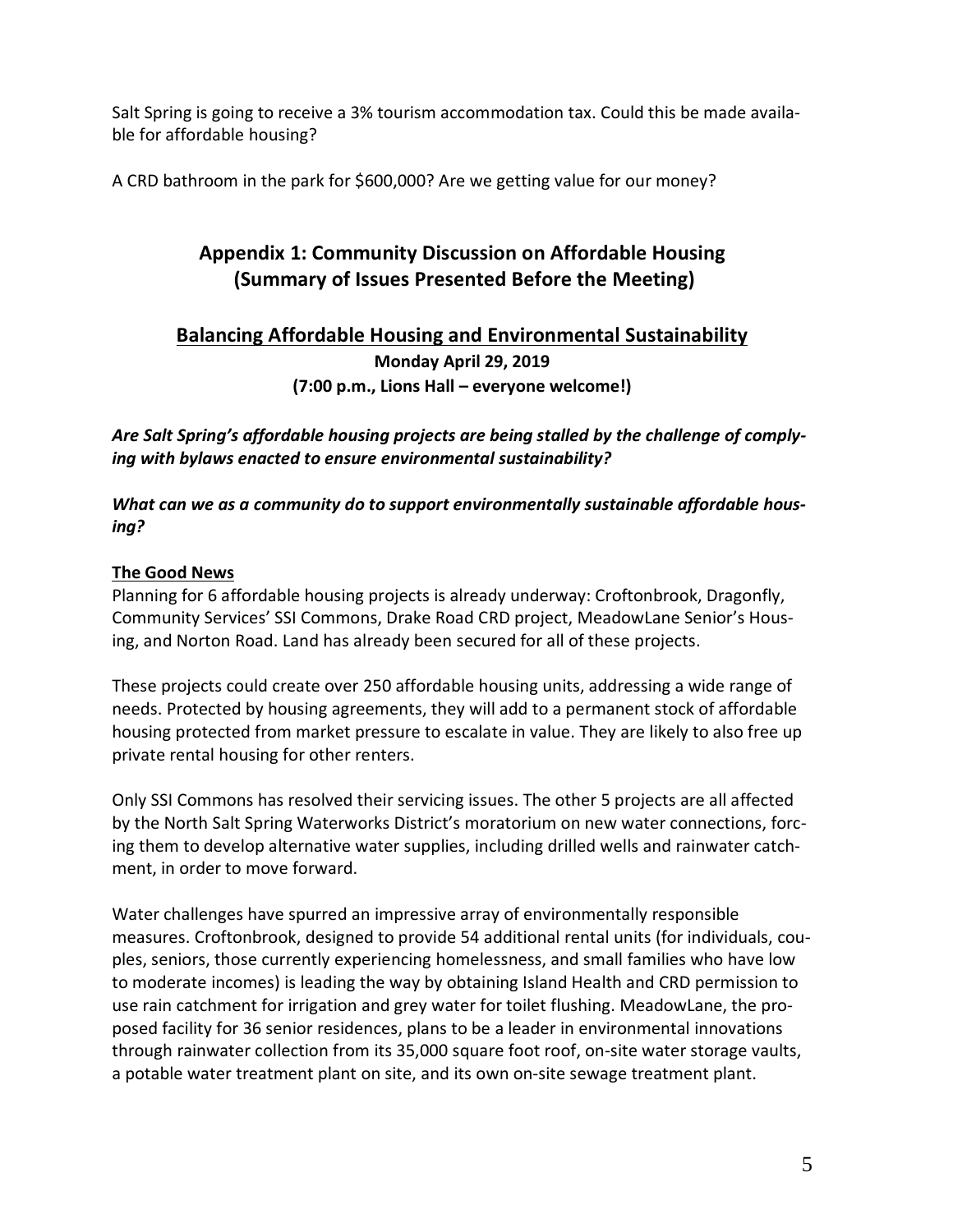In addition to these affordable housing projects, a bylaw that was discussed at the March 29, 2019 Community Alliance meeting is under development to allow full-time rental of *some* current and future cottages in specific zones. (Cottages Bylaw 512)

### **Some Creative Solutions for sustainable housing solutions that minimize impact on the environment.**

• Adopt strategies from the report *Affordable Housing in the Trust Area: Strategic Actions for islands Trust* into the local Land Use Bylaw #355 and the Official Community Plan (OCP). [\(http://www.islandstrust.bc.ca/media/347400/a1\\_2019-01-24\\_afforda](http://www.islandstrust.bc.ca/media/347400/a1_2019-01-24_affordablehousingstrategicactions_final.pdf)blehousingstrategicactions final.pdf).

### *Below are a few examples of how this could be done:*

- a) **Eco-Village Zoning**: Use total floor area as a density metric by allowing homes to accommodate multiple dwelling units within a set square metre limit. This could be done in exchange for amenities such as placing a large portion of the property under covenant (80-90%), an affordable housing agreement (resale 20% below market value), ecological building/permaculture land management plan, sustainable water supply, and/or safe waste management. This would create a legal pathway for clusters of small, low-impact homes.
- b) **Conservation Density Bonus:** Create a viable system where bonus densities can be granted to a property owner in exchange for conservation of ecologically sensitive areas, such as mature forests. Offering a financial incentive for conservation, it would allow more density in identified areas than can be obtained through traditional subdivision. In addition to conserving ecologically sensitive land, these new bonus densities would be kept affordable by housing agreements.
- c) **Accessory Buildings:** Revise Islands Trust Land Use Bylaws, OCP, CRD, and Island Heath regulations to allow spaces in existing buildings, such as suites above garages, shops, and commercial spaces, to be rented for full-time occupancy.
- d) **Create a singular, island-wide water district** to own, plan and manage all water resources on Salt Spring Island. Activities could include creation of a fact-based, islandwide water plan that prioritizes water resources for sustainable, affordable housing (including traditional and alternative sources) and watershed protection.
- Call for a **revision of the North Salt Spring Waterworks District Moratorium on new water hook-ups,** and revise Trust Land Use Bylaws, OCP, CRD, and Island Health regulations to clearly allow alternative water sources for all secondary and multi-family dwellings.
- Support the Community Alliance's Governance Working Group recommendation for an **Interagency Working Group** (including all governmental agencies and Improvement Districts) tasked with working together to advocate for affordable/available housing projects. Perhaps identify funding for a paid coordinator. How would we do this?